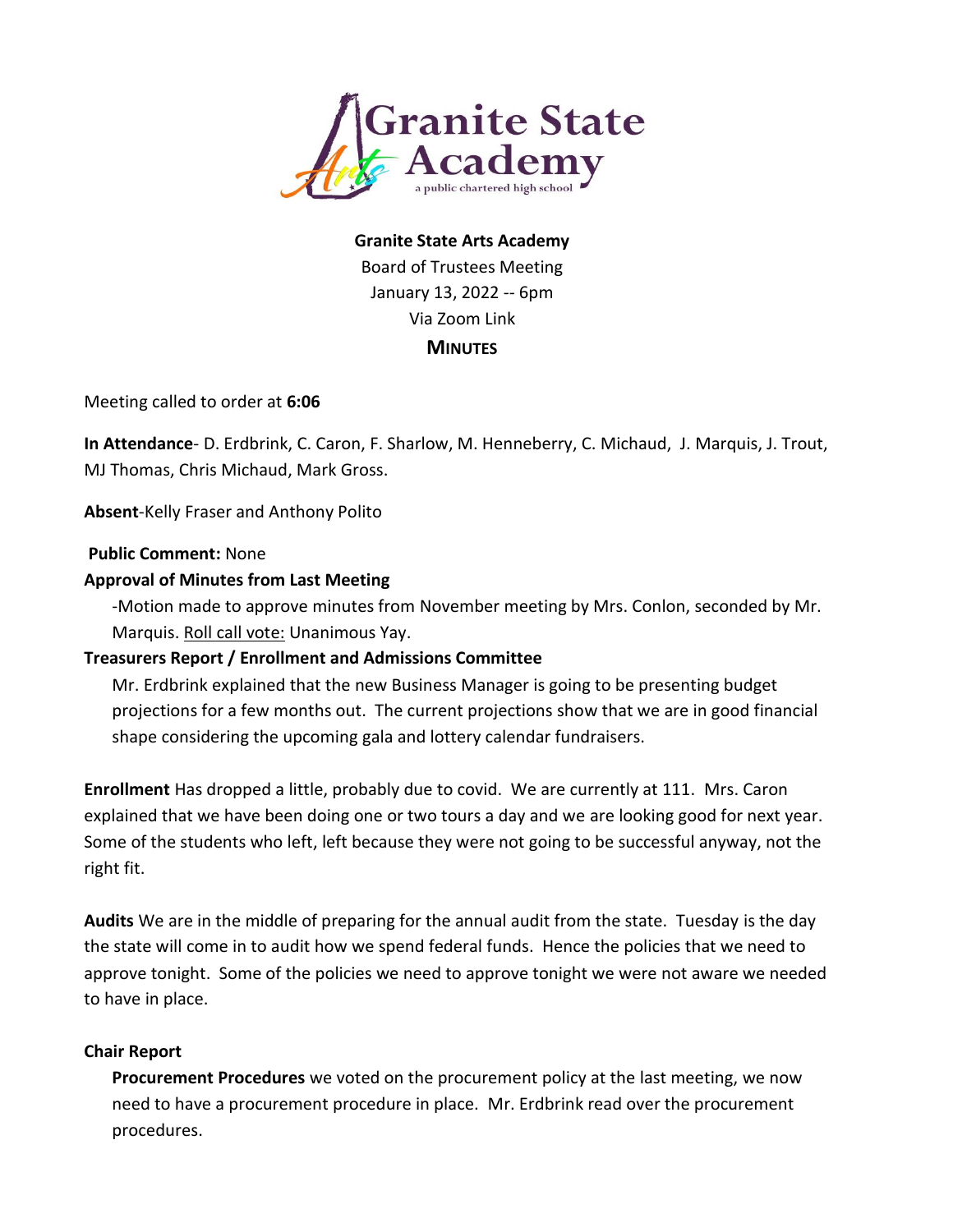Mr. Michaud question the thresholds of dollar amounts. Mr. Erdbrink suggested they amend those amounts. The rest of the board agreed to the change. The board discussed the process of obtaining multiple RFP's.

-Motion made to accept the amended procurement procedure by Mr. Trout, seconded by Mrs. Colon.

Roll call vote: Unanimous Yay.

# **Audit Policies**

# **Travel Policy**

Mr. Marquis mentioned that the policy does not mention submitting receipts. Mr. Erdbrink Amended the policy to reflect Mr. Marquis's suggestion.

Mr. Trout asked if, because the policy is concerning federal grants, does the policy cover other travel as well. Mr. Erdbrink explained that this would be our official travel policy covering all travel.

-Motion made to accept the Travel Policy by Mr. Marquis, seconded by Mr. Trout. Roll call vote: Unanimous Yay.

# **Drug and Alcohol Policy**

Mrs. Conlon mentioned we should clarify prescription vs. non-prescription drugs. She suggested we add, exception to those prescribed by physician. The board discussed verbiage and Mr. Erdbrink amended the document to reflect the mentioning of prescribed medications.

-Motion made to accept the Drug and Alcohol Policy by Mr. Trout, seconded by Mr. Gross. Roll call vote: Unanimous Yay.

# **Procurement Policy**

Mr. Erdbrink mentioned that when the board approved the procurement policy last month it did not include a conflict-of-interest section. This has been added to the policy. -Motion made to accept the Procurement Policy Addendum by Mr. Gross, seconded by Mr. Michaud.

Roll call vote: Unanimous Yay.

# **Prohibition on Aiding and Abetting Sexual Abuse Policy**

Mrs. Caron explained why we need this policy as a charter school.

-Motion made to accept the Procurement Policy Addendum by Mr. Michaud, seconded by Mr. Gross.

Roll call vote: Unanimous Yay.

# **Fixed Assets (Inventories) Policy**

Mrs. Caron explained some of the policy verbiage and the need for the policy.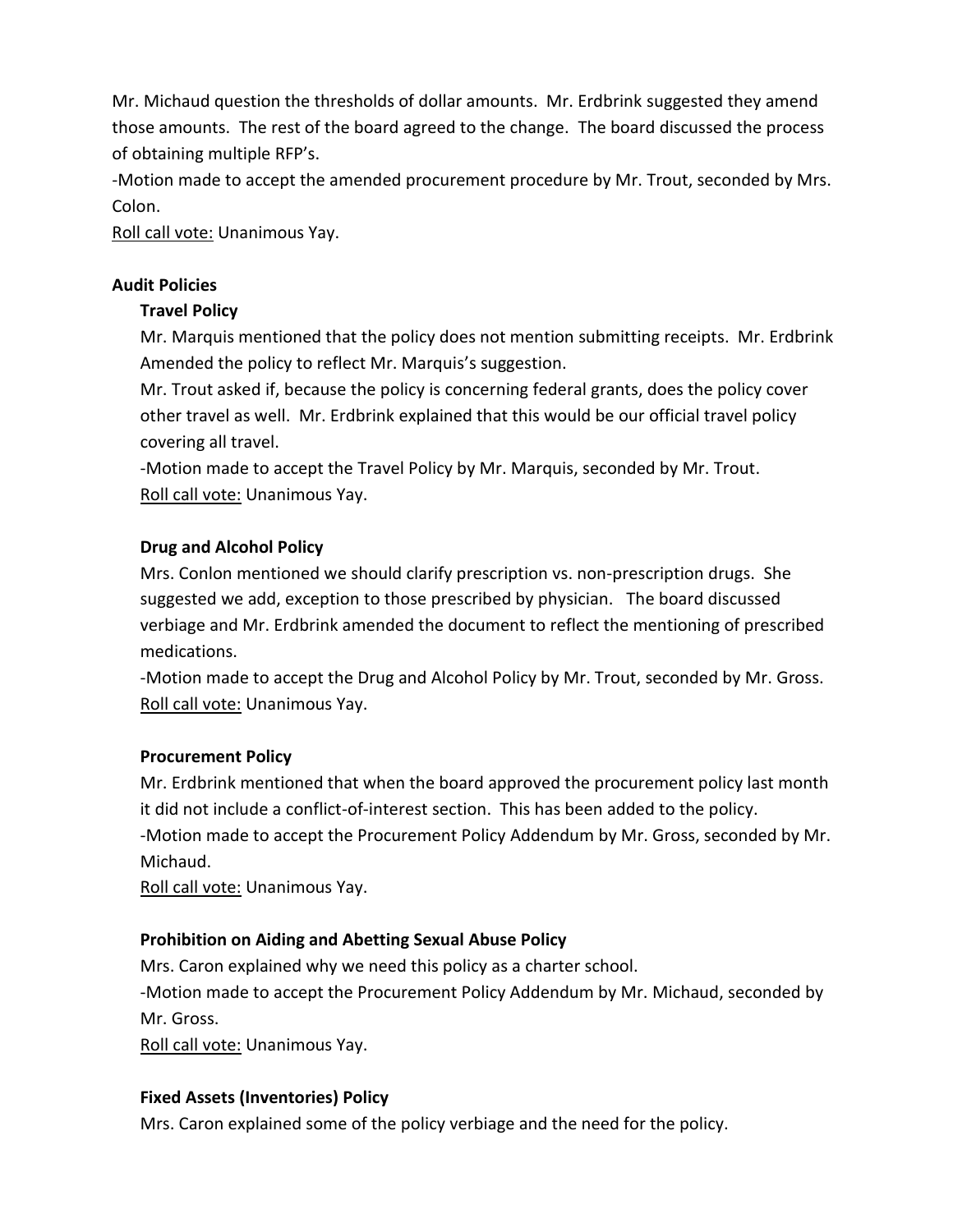Mr. Michaud asked if we currently had systems in place to carry out this policy as needed. Mrs. Caron explained that we do a good job of tracking all our assets, i.e., spreadsheet tracking all computers.

Mr. Erdbrink explained that the new business manager is currently looking at and tweaking all our procedures.

Mrs. Conlon suggested we have a replacement schedule in place for computers. -Motion made to accept the Fixed Assets (Inventories) Policy Addendum by Mr. Michaud, seconded by Mr. Trout.

Roll call vote: Unanimous Yay.

# **Time Effort Reporting/Oversight Policy**

Mrs. Caron briefly described how the procedure works i.e., time on task forms for those who receive grant monies on staff.

-Motion made to accept the Time Effort Reporting/Oversight Policy Addendum by Mr. Gross, seconded by Mrs. Conlon.

Roll call vote: Unanimous Yay.

# **Allowable Costs Policy**

Mrs. Caron explained the policy regarding the administration of grant monies, needs assessment etc.

Mr. Michaud mentioned that its basically a good due diligence policy.

-Motion made to accept the Allowable Costs Policy Addendum by Mr. Gross, seconded by Mr. Marquis.

Roll call vote: Unanimous Yay.

### **Rebranding – Updates**

Mr. Sharlow showed the board several logo concepts. The board chose one grouping and asked that it be colorized, and new options be made with another symbol in the logo for comparison.

### **Fundraising Committee Updates – Gala / Lottery Calendar**

### **Lottery Calendar**

Mr. Erdbrink explained that the fundraising committee is working on a lottery calendar to be sold the end of February/beginning of March. The cost would be \$10.00 each. The committee is currently collecting items to include on the calendar. Mrs. Henneberry said that things are coming together nicely.

### **Gala**

Mr. Erdbrink explained the committee is meeting every 2 weeks. The theme will be the 1980's. The date is May  $6<sup>th</sup>$ . Mr. Sharlow is working on the save the date mailing. Mr. Erdbrink is currently looking for the mailing list from last year.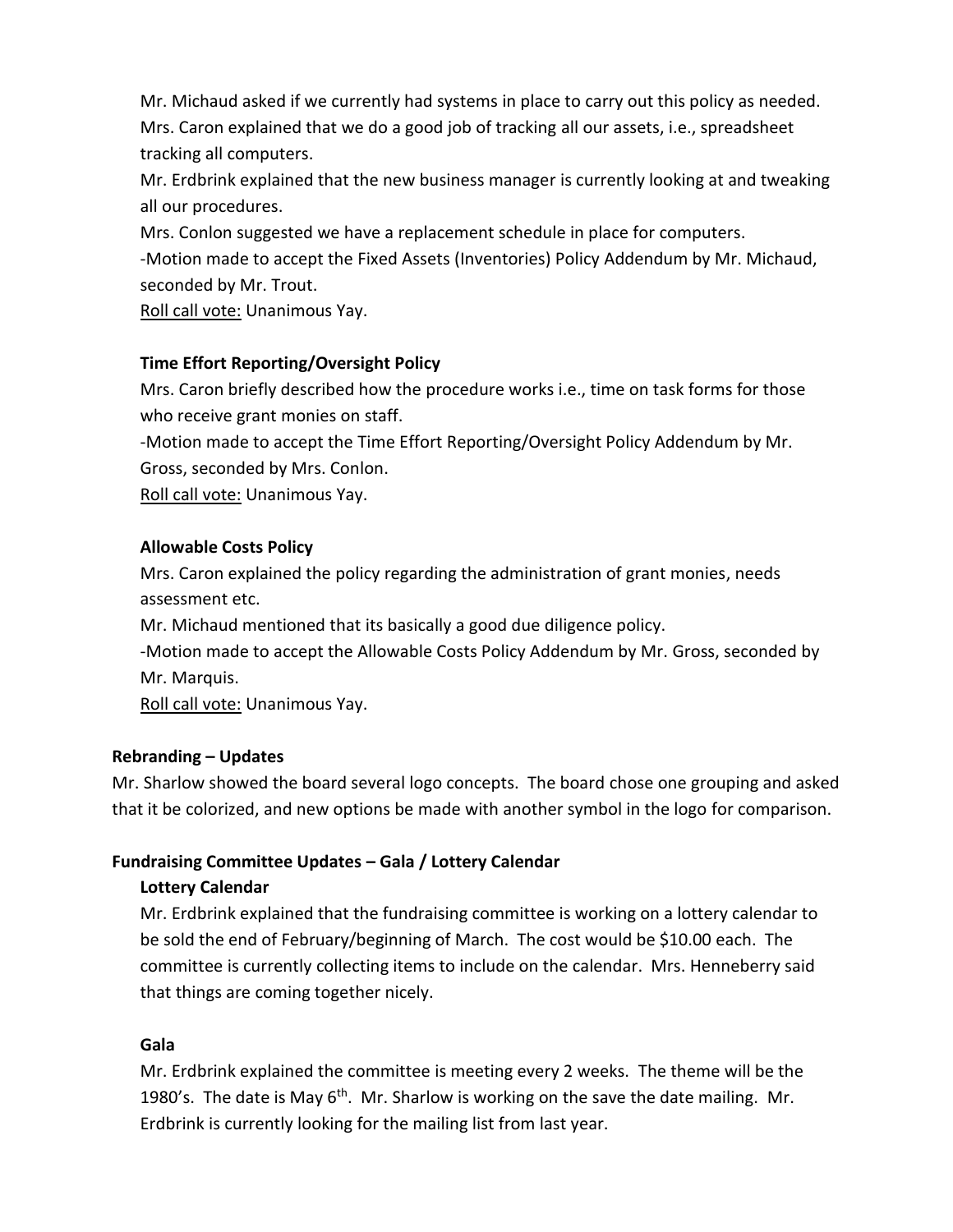#### **DOS**

Mrs. Caron mentioned we are currently dealing with Covid-19 issues as best we can with all the exposures and infections with students and staff as well as all the changes in recommendations. We have roughly 20 to 30 students absent every day, either exposed or infected. We have received a box of rapid tests from the state. We have had about 15 students test positive since Christmas break.

We are starting to plan prom and SAT's.

We are postponing the Exhibition of Learning event due to Covid.

Showcases have been taped/streamed because we can't have audience members now. Our students made 85 portraits of animals for the animal shelter as a fundraiser. It was very successful.

Mrs. Henneberry asked why students are not allowed to use the microwave at lunch time. Mrs. Caron explained that all students are eating at the same time and there would be too much of a gathering at the microwave.

# **Facilities Committee Update – Chris Michaud – HVAC System**

Mr. Erdbrink explained that our heating system is very old, and we are responsible for all repairs, the landlord is responsible for capital improvement. There are 6 units on our roof that service our space. 4 of the units are original to the building which was built in the 1980s. Mr. Michaud explained that the landlord is supposed to supply us with reasonable heat and a/c. His research has shown that the life of these components is 15 to 25 years, which means that 2/3 of our units are 40 plus years old and we should be compensated for repairs.

Mrs. Caron explained that during the recent cold snap we had no heat in portions of the building. She has reached out to other tenants, and they have verified that it is either too hot or too cold in their spaces as well. The repair man that recently came commented that he is surprised that the unit servicing our theater is still working at all.

Mr. Gross suggested we hire an HVAC company to do a written assessment.

Mr. Michaud and Mr. Gross are going to do further research on exact age of the building and the units. Mr. Michaud will work on drafting a letter to the landlord with a deadline of response requesting the replacement of the old units.

### **Teacher Representative – Lisa Peterson**

Nothing to present

**New Business** \*

### **Wrap Up and Adjourn 8:04**

-Motion made to adjourn by Mr. Michaud, seconded by Mr. Trout. Roll call vote: Unanimous Yay.